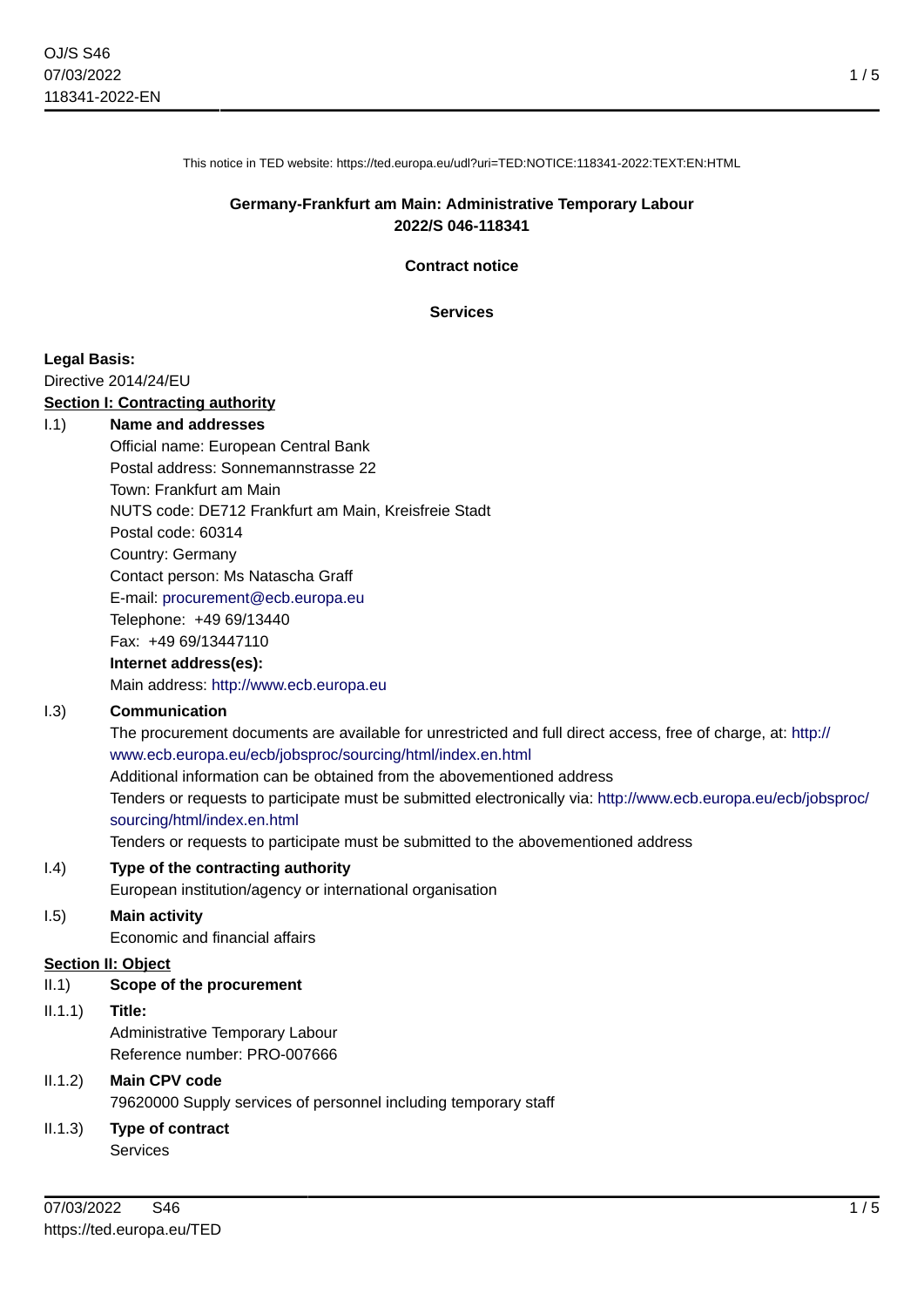## II.1.4) **Short description:**

The ECB is looking via this procurement procedure for suppliers who can deploy agency staff with (senior) management assistant and (senior) business process assistant profiles to support the European Central Bank with administrative tasks. Tasks to be performed by agency staff may include but shall not be limited to support tasks in an HR department in the areas of talent acquisition, pre-employment screenings, onboarding of newcomers, and other administrative tasks including e.g. document management. The ECB intends to award a framework contract (the 'Framework Contract') of a duration of 48 months to the suppliers offering the best value for money. The envisaged number of Framework Contracts to be awarded is five.

- II.1.5) **Estimated total value** Value excluding VAT: 1 430 000.00 EUR
- II.1.6) **Information about lots** This contract is divided into lots: no
- II.2) **Description**
- II.2.3) **Place of performance** NUTS code: DE712 Frankfurt am Main, Kreisfreie Stadt

## II.2.4) **Description of the procurement:**

The ECB is looking via this procurement procedure for suppliers who can deploy agency staff with (senior) management assistant and (senior) business process assistant profiles to support the European Central Bank with administrative tasks. Tasks to be performed by agency staff may include but shall not be limited to support tasks in an HR department in the areas of talent acquisition, pre-employment screenings, onboarding of newcomers, and other administrative tasks including e.g. document management. The ECB intends to award a framework contract (the 'Framework Contract') of a duration of 48 months to the suppliers offering the best value for money. The envisaged number of Framework Contracts to be awarded is five.

II.2.5) **Award criteria**

Criteria below Price

- II.2.6) **Estimated value** Value excluding VAT: 1 430 000.00 EUR
- II.2.7) **Duration of the contract, framework agreement or dynamic purchasing system**

Duration in months: 48 This contract is subject to renewal: no

II.2.10) **Information about variants**

Variants will be accepted: no

- II.2.11) **Information about options** Options: no
- II.2.13) **Information about European Union funds** The procurement is related to a project and/or programme financed by European Union funds: no
- II.2.14) **Additional information**

# **Section III: Legal, economic, financial and technical information**

- III.1) **Conditions for participation**
- III.1.1) **Suitability to pursue the professional activity, including requirements relating to enrolment on professional or trade registers**

List and brief description of conditions:

As stated in the procurement documents.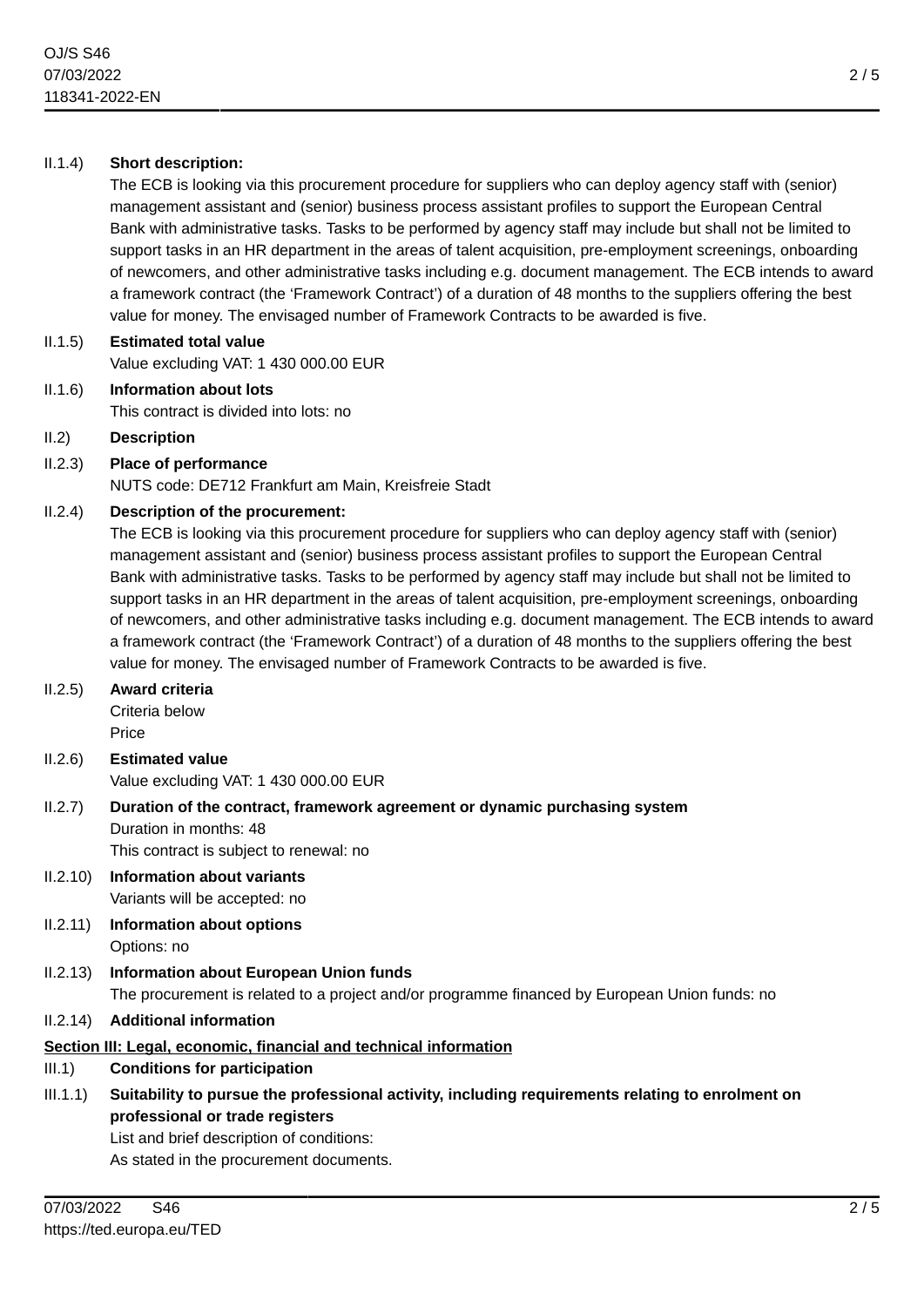|                                              | III.1.2) | <b>Economic and financial standing</b>                                                                                                                                                                            |
|----------------------------------------------|----------|-------------------------------------------------------------------------------------------------------------------------------------------------------------------------------------------------------------------|
|                                              |          | Selection criteria as stated in the procurement documents                                                                                                                                                         |
|                                              | III.1.3) | <b>Technical and professional ability</b><br>Selection criteria as stated in the procurement documents                                                                                                            |
|                                              | III.2)   | <b>Conditions related to the contract</b>                                                                                                                                                                         |
|                                              | III.2.2) | <b>Contract performance conditions:</b><br>In line with the terms and conditions of the draft contract. See details in the procurement documents.                                                                 |
| <b>Section IV: Procedure</b>                 |          |                                                                                                                                                                                                                   |
|                                              | IV.1)    | <b>Description</b>                                                                                                                                                                                                |
|                                              | IV.1.1)  | Type of procedure<br>Open procedure                                                                                                                                                                               |
|                                              | IV.1.3)  | Information about a framework agreement or a dynamic purchasing system<br>The procurement involves the establishment of a framework agreement<br>Framework agreement with several operators                       |
|                                              |          | Envisaged maximum number of participants to the framework agreement: 5                                                                                                                                            |
|                                              | IV.1.8)  | Information about the Government Procurement Agreement (GPA)<br>The procurement is covered by the Government Procurement Agreement: no                                                                            |
|                                              | IV.2)    | <b>Administrative information</b>                                                                                                                                                                                 |
|                                              | IV.2.2)  | Time limit for receipt of tenders or requests to participate<br>Date: 31/03/2022<br>Local time: 12:00                                                                                                             |
|                                              | IV.2.3)  | Estimated date of dispatch of invitations to tender or to participate to selected candidates                                                                                                                      |
|                                              | IV.2.4)  | Languages in which tenders or requests to participate may be submitted:<br>English                                                                                                                                |
|                                              | IV.2.7)  | <b>Conditions for opening of tenders</b><br>Date: 01/04/2022<br>Local time: 12:00<br>Information about authorised persons and opening procedure:<br>Date indicated above is the first available date for opening. |
| <b>Section VI: Complementary information</b> |          |                                                                                                                                                                                                                   |
|                                              | VI.1)    | <b>Information about recurrence</b><br>This is a recurrent procurement: no                                                                                                                                        |
|                                              | VI.2)    | Information about electronic workflows<br>Electronic invoicing will be accepted                                                                                                                                   |

VI.3) **Additional information:**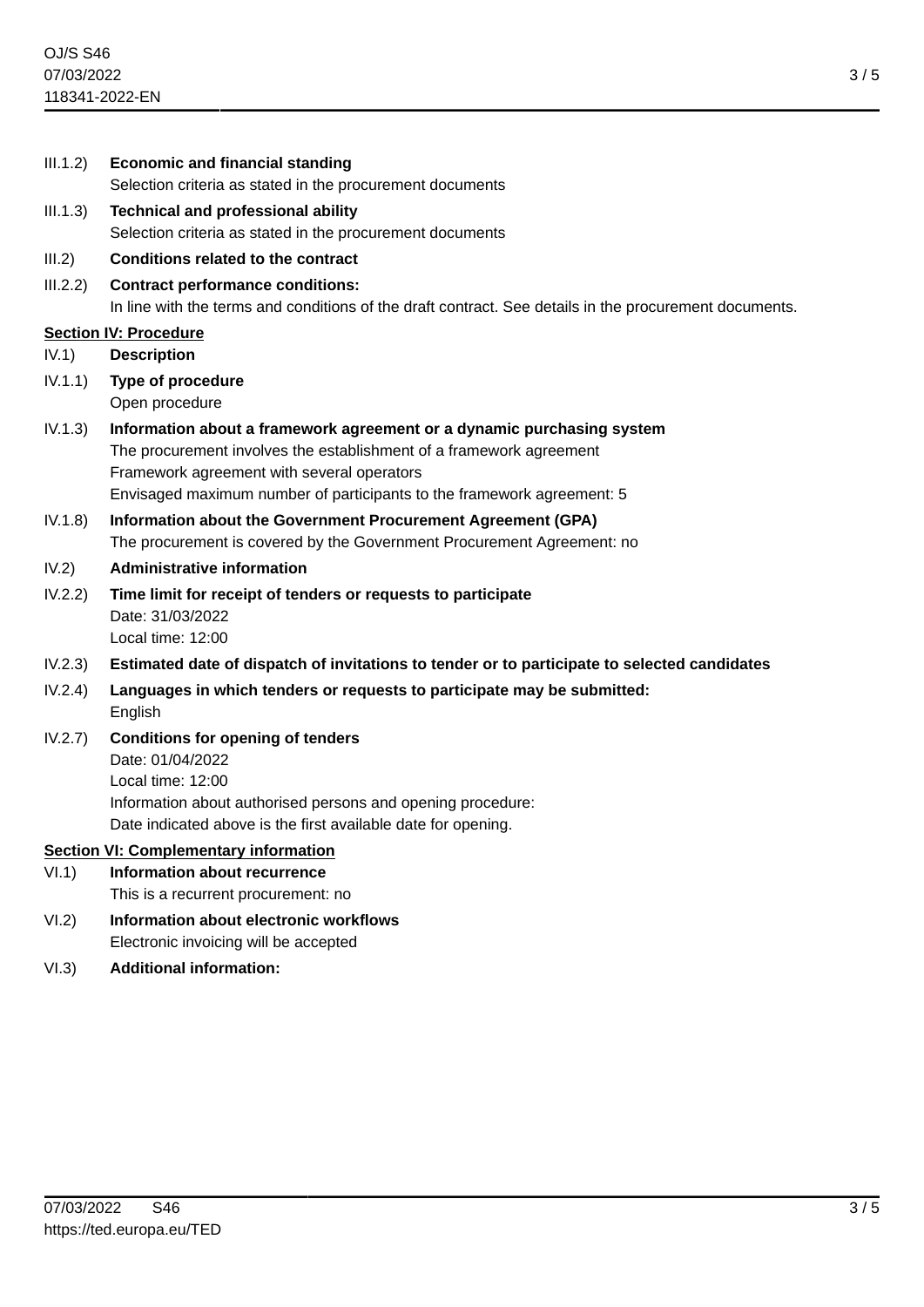This tender procedure is conducted via the ECB's electronic tendering system (e-tendering) which can be accessed via the following internet address:

### <http://www.ecb.europa.eu/ecb/jobsproc/sourcing/html/index.en.html>

If you have not used the ECB's electronic tendering system before, you need to register via the above link (click on 'Register'). Subsequently to the registration, you will receive an automated notification with your user credentials to log in (click on 'Login') and to access the tender documentation. Please note that:

— a registration to the above system is only required once and you can reuse your user credentials in all future procedures of the ECB which are conducted via the above system. Therefore, please keep your user credentials for the future;

— in case you should have participated in previous ECB tender procedure(s) in the past which were conducted via the ECB's prior online system, you nevertheless need to register once to the ECB's electronic tendering system under the above address;

— your mere registration does not constitute an application/tender. You must submit your application/tender via the ECB's electronic tendering system as further instructed in the application/tender documentation.

The system reference number for the above procurement is: RFX-PT-2022-000004: PRO-007666 Admin. temporary labour

To download the tender documents, log on to the ECB's electronic tendering system with your login and password. Expand the field 'Public Tenders – Upcoming Events'. Click on 'Click to request an invitation to this event' for the above procedure and close the new window which opens. Once the request is completed (this can take a few minutes), the status of the participation request will change to 'Invited' and the RFx documentation will be accessible via the RFx tab.

Under the above link you also find user guides for detailed information on how to use the system and contact details for technical support.

Should you require technical help when using the system, please contact the ECB's technical support .team at [sourcing.support@ecb.europa.eu](mailto:sourcing.support@ecb.europa.eu) by quoting the reference number and the problem experienced.

Any other queries relating to this procurement procedure and the content of the procurement documentation shall be submitted as message via the ECB's e-tendering system (under the tab 'Discussion').

The ECB endeavours to answer all queries as quickly as possible but cannot guarantee a minimum time response. The ECB shall not be bound to reply to queries received less than seven calendar days before the time-limit for the submission of tenders.

The tender procedure shall be open on equal terms to all natural or legal persons resident or located in the European Union and to all natural and legal persons resident or located in a country which has ratified the World Trade Organisation Agreement on Government Procurement or has concluded with the European Union a bilateral agreement on procurement under the conditions laid down in the said agreements.

The tender procedure is conducted in accordance with ECB Decision 2016/2 laying down the Rules on Procurement (as amended), available on the ECB website at [https://www.ecb.europa.eu/ecb/legal/1001/](https://www.ecb.europa.eu/ecb/legal/1001/procurement/html/index.en.html) [procurement/html/index.en.html](https://www.ecb.europa.eu/ecb/legal/1001/procurement/html/index.en.html)

## VI.4) **Procedures for review**

## VI.4.1) **Review body**

Official name: Procurement Review Body of the European Central Bank, c/o Legal Advice Team Postal address: Sonnemannstrasse 22 Town: Frankfurt am Main Postal code: 60314 Country: Germany Telephone: +49 6913440 Internet address: <http://www.ecb.europa.eu>